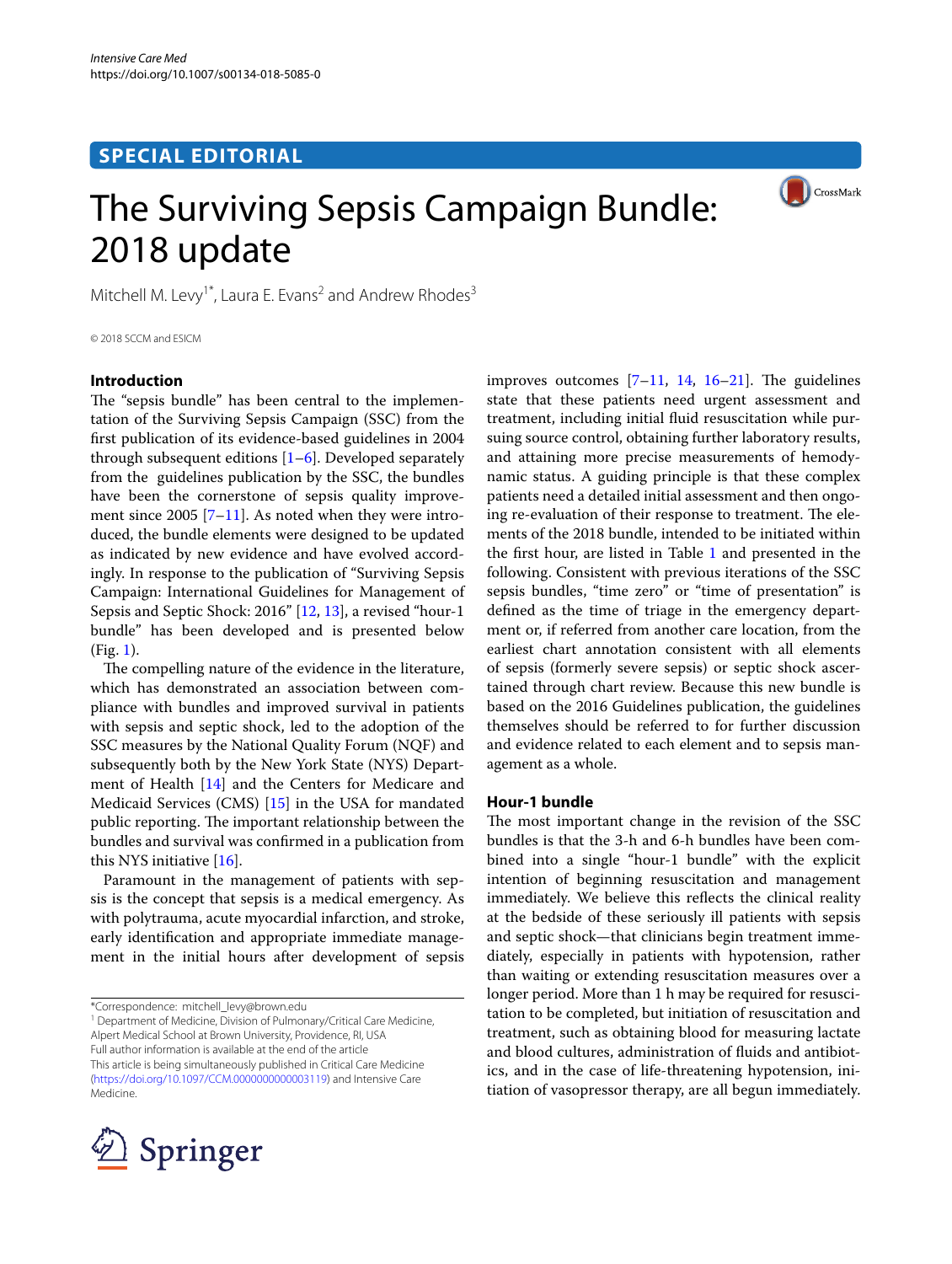- Measure lactate level. Remeasure if initial lactate is >2 mmol/L.
- Obtain blood cultures prior to administration of antibiotics.  $\bullet$
- Administer broad-spectrum antibiotics.
- Begin rapid administration of 30ml/kg crystalloid for hypotension or lactate  $\geq 4$  mmol/L.
- Apply vasopressors if patient is hypotensive during or after fluid resuscitation to maintain MAP  $\geq$ 65 mm Hg.

<span id="page-1-0"></span>\*"Time zero" or "time of presentation" is defined as the time of triage in the Emergency Department or, if presenting from another care venue, from the earliest chart annotation consistent with all elements of sepsis (formerly severe sepsis) or septic shock ascertained through chart review. **Fig. 1** Hour-1 Surviving Sepsis Campaign Bundle of Care

| <b>Bundle element</b>                                                                        | <b>Grade of recommendation and level of evidence</b> |
|----------------------------------------------------------------------------------------------|------------------------------------------------------|
| Measure lactate level. Re-measure if initial lactate is > 2 mmol/L                           | Weak recommendation, low quality of evidence         |
| Obtain blood cultures prior to administration of antibiotics                                 | Best practice statement                              |
| Administer broad-spectrum antibiotics                                                        | Strong recommendation, moderate quality of evidence  |
| Rapidly administer 30 ml/kg crystalloid for hypotension or lactate $\geq$ 4 mmol/L           | Strong recommendation, low quality of evidence       |
| Apply vasopressors if patient is hypotensive during or after fluid resuscitation to maintain | Strong recommendation, moderate quality of evidence  |

<span id="page-1-1"></span>**Table 1 Bundle elements with strength of recommendations and under-pinning quality of evidence [[12,](#page-2-4) [13](#page-2-5)]**

It is also important to note that there are no published studies that have evaluated the efficacy in important subgroups, including burns and immunocompromised patients. This knowledge gap needs to be addressed in future studies specifically targeting these subgroups. The elements included in the revised bundle are taken from the Surviving Sepsis Campaign Guidelines, and the level of evidence in support of each element can be seen in Table [1](#page-1-1) [[12](#page-2-4), [13\]](#page-2-5). We believe the new bundle is an accurate refection of actual clinical care.

# **Measure lactate level**

MAP≥65 mm Hg

While serum lactate is not a direct measure of tissue perfusion [[22\]](#page-3-3), it can serve as a surrogate, as increases may represent tissue hypoxia, accelerated aerobic glycolysis driven by excess beta-adrenergic stimulation, or other causes associated with worse outcomes [\[23](#page-3-4)]. Randomized controlled trials have demonstrated a signifcant reduction in mortality with lactate-guided resuscitation [[24–](#page-3-5)[28](#page-3-6)].

If initial lactate is elevated  $(>2$  mmol/L), it should be remeasured within 2–4 h to guide resuscitation to normalize lactate in patients with elevated lactate levels as a marker of tissue hypoperfusion [[24](#page-3-5)].

### **Obtain blood cultures prior to antibiotics**

Sterilization of cultures can occur within minutes of the frst dose of an appropriate antimicrobial [[29](#page-3-7), [30](#page-3-8)], so cultures must be obtained before antibiotic administration to optimize the identifcation of pathogens and improve outcomes [\[31](#page-3-9), [32](#page-3-10)]. Appropriate blood cultures include at least two sets (aerobic and anaerobic). Administration of appropriate antibiotic therapy should not be delayed in order to obtain blood cultures.

# **Administer broad‑spectrum antibiotics**

Empiric broad-spectrum therapy with one or more intravenous antimicrobials to cover all likely pathogens should be started immediately [[21](#page-3-2)] for patients presenting with sepsis or septic shock. Empiric antimicrobial therapy should be narrowed once pathogen identifcation and sensitivities are established, or discontinued if a decision is made that the patient does not have infection. The link between early administration of antibiotics for suspected infection and antibiotic stewardship remains an essential aspect of high-quality sepsis management. If infection is subsequently proven not to exist, then antimicrobials should be discontinued.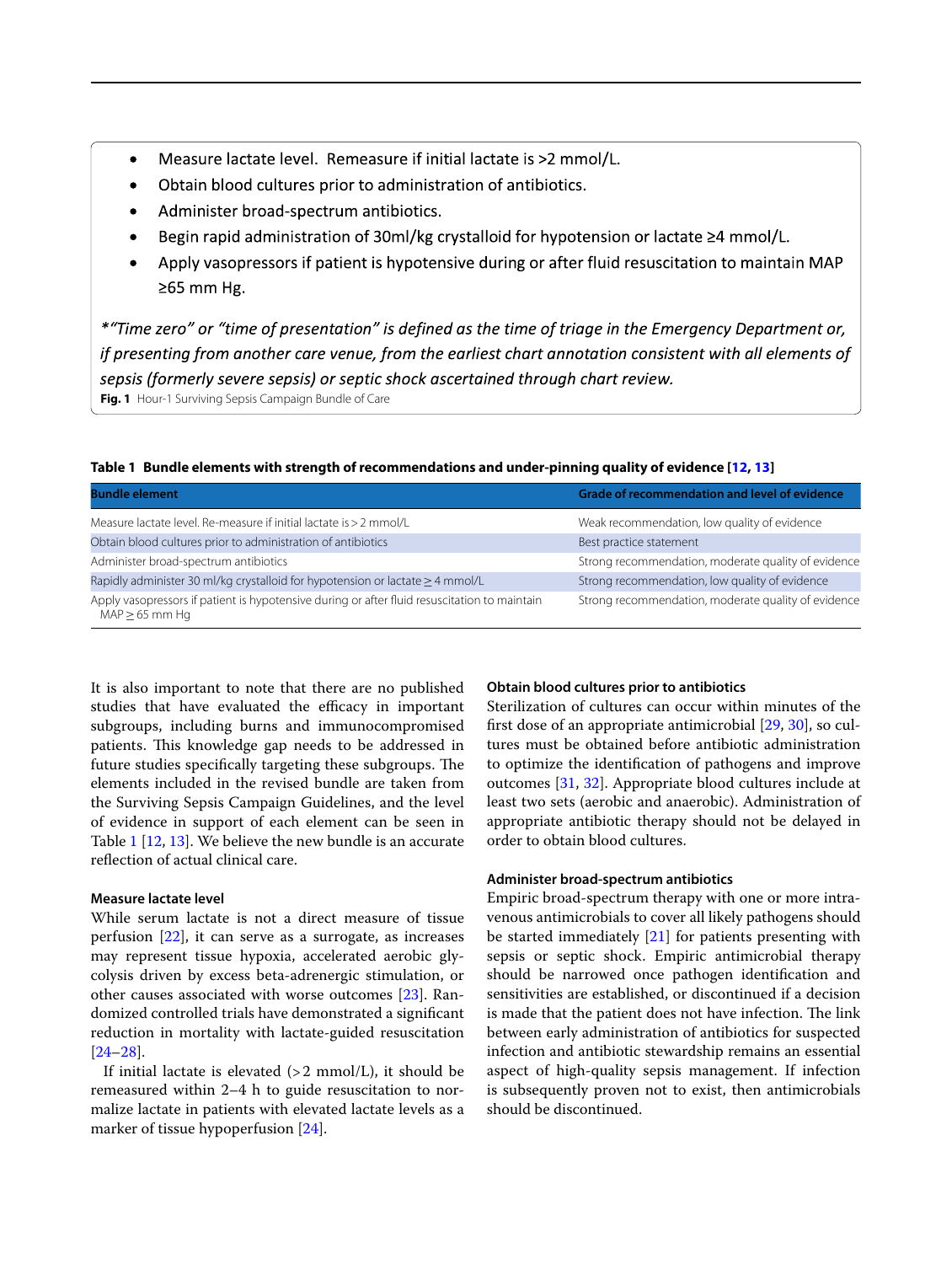# **Administer intravenous fuid**

Early efective fuid resuscitation is crucial for the stabilization of sepsis-induced tissue hypoperfusion or septic shock. Given the urgent nature of this medical emergency, initial fuid resuscitation should begin immediately upon recognizing a patient with sepsis and/or hypotension and elevated lactate, and completed within 3 h of recognition. The guidelines recommend this should comprise a minimum of 30 ml/kg of intravenous crystalloid fuid. Although little literature includes controlled data to support this volume, recent interventional studies have described this as usual practice in the early stages of resuscitation, and observational evidence is supportive  $[7, 8]$  $[7, 8]$  $[7, 8]$  $[7, 8]$ . The absence of any clear benefit following the administration of colloid compared with crystalloid solutions in the combined subgroups of sepsis, in conjunction with the expense of albumin, supports a strong recommendation for the use of crystalloid solutions in the initial resuscitation of patients with sepsis and septic shock. Because some evidence indicates that a sustained positive fuid balance during ICU stay is harmful [[33](#page-3-11)[–37](#page-3-12)], fuid administration beyond initial resuscitation requires careful assessment of the likelihood that the patient remains fuid responsive.

#### **Apply vasopressors**

Urgent restoration of an adequate perfusion pressure to the vital organs is a key part of resuscitation. This should not be delayed. If blood pressure is not restored after initial fuid resuscitation, then vasopressors should be commenced within the frst hour to achieve mean arterial pressure (MAP) of  $\geq$  65 mm Hg. The physiologic effects of vasopressors and combined inotrope/vasopressor selection in septic shock are outlined in a large number of literature reviews [\[38–](#page-3-13)[47\]](#page-3-14).

# **Summary**

Previous iterations of the sepsis bundle were introduced as a means of providing education and improvement related to sepsis management. The literature supports the use of sepsis bundles for improving outcomes in patients with sepsis and septic shock. This new sepsis "hour-1" bundle," based on the 2016 guidelines, should be introduced to emergency department, foor, and ICU staf as the next iteration of ever-improving tools in the care of patients with sepsis and septic shock as we all work to lessen the global burden of sepsis.

#### **Author details**

<sup>1</sup> Department of Medicine, Division of Pulmonary/Critical Care Medicine, Alpert Medical School at Brown University, Providence, RI, USA.<sup>2</sup> New York University School of Medicine, New York, NY, USA.<sup>3</sup> St. George's University Hospitals NHS Foundation Trust and St George's University of London, London, UK.

#### **Acknowledgements**

The authors gratefully acknowledge Deb McBride and Lori Harmon for their invaluable assistance with manuscript preparation and editing (DM) and overall support for this work (DM and LH).

#### **Compliance with ethical standards**

#### **Conflicts of interest**

Dr. Levy is a Member of the Surviving Sepsis Campaign Executive Committee and is a Surviving Sepsis Campaign Guidelines Author. Dr. Evans is a Member of the Surviving Sepsis Campaign Steering Committee and is a Surviving Sepsis Campaign Guidelines Co-Chair. Dr. Rhodes is a Member of the Surviving Sepsis Campaign Executive Committee and is a Surviving Sepsis Campaign Guidelines Co-Chair.

#### Received: 5 January 2018 Accepted: 1 February 2018 Published online: 19 April 2018

#### **References**

- <span id="page-2-0"></span>1. Dellinger RP, Carlet JM, Masur H et al (2004) Surviving Sepsis Campaign Management Guidelines Committee. Surviving Sepsis Campaign guidelines for management of severe sepsis and septic shock. Crit Care Med 32:858–873
- 2. Dellinger RP, Carlet JM, Masur H et al (2004) Surviving Sepsis Campaign Management Guidelines Committee. Surviving Sepsis Campaign guidelines for management of severe sepsis and septic shock. Intensive Care Med 30:536–555
- 3. Dellinger RP, Levy MM, Carlet JM et al (2008) Surviving Sepsis Campaign: international guidelines for management of severe sepsis and septic shock: 2008. Crit Care Med 36:296–327
- 4. Dellinger RP, Levy MM, Carlet JM et al (2008) Surviving Sepsis Campaign: international guidelines for management of severe sepsis and septic shock: 2008. Intensive Care Med 34:17–60
- 5. Dellinger RP, Levy MM, Rhodes A et al (2013) Surviving Sepsis Campaign: international guidelines for management of severe sepsis and septic shock, 2012. Intensive Care Med 39:165–228
- <span id="page-2-1"></span>6. Dellinger RP, Levy MM, Rhodes A et al (2013) Surviving sepsis campaign: international guidelines for management of severe sepsis and septic shock: 2012. Crit Care Med 41:580–637
- <span id="page-2-2"></span>7. Levy MM, Dellinger RP, Townsend SR et al (2010) Surviving Sepsis Campaign. The Surviving Sepsis Campaign: results of an international guideline-based performance improvement program targeting severe sepsis. Crit Care Med 38:367–374
- <span id="page-2-7"></span>8. Levy MM, Rhodes A, Phillips GS et al (2015) Surviving Sepsis Campaign: association between performance metrics and outcomes in a 7.5-year study. Crit Care Med 43:3–12
- 9. Levy MM, Pronovost PJ, Dellinger RP et al (2004) Sepsis change bundles: converting guidelines into meaningful change in behavior and clinical outcome. Crit Care Med 32:S595–S597
- 10. Damiani E, Donati A, Serafni G et al (2015) Efect of performance improvement programs on compliance with sepsis bundles and mortality: a systematic review and meta-analysis of observational studies. PLoS One 10:e0125827
- <span id="page-2-3"></span>11. Rhodes A, Phillips G, Beale R et al (2015) The Surviving Sepsis Campaign bundles and outcome: results from the International Multicentre Prevalence Study on Sepsis (the IMPreSS study). Intensive Care Med 41:1620–1628
- <span id="page-2-4"></span>12. Rhodes A, Evans L, Alhazzani W et al (2017) Surviving sepsis campaign: international guidelines for management of sepsis and septic shock: 2016. Crit Care Med 45:486–552
- <span id="page-2-5"></span>13. Rhodes A, Evans L, Alhazzani W et al (2017) Surviving sepsis campaign: International guidelines for management of sepsis and septic shock: 2016. Intensive Care Med 43:304–377
- <span id="page-2-6"></span>14. [http://www.nytimes.com/2012/12/21/nyregion/one-boys-death-moves](http://www.nytimes.com/2012/12/21/nyregion/one-boys-death-moves-state-to-action-to-prevent-others.html)[state-to-action-to-prevent-others.html.](http://www.nytimes.com/2012/12/21/nyregion/one-boys-death-moves-state-to-action-to-prevent-others.html) Accessed on 27 December 2017)